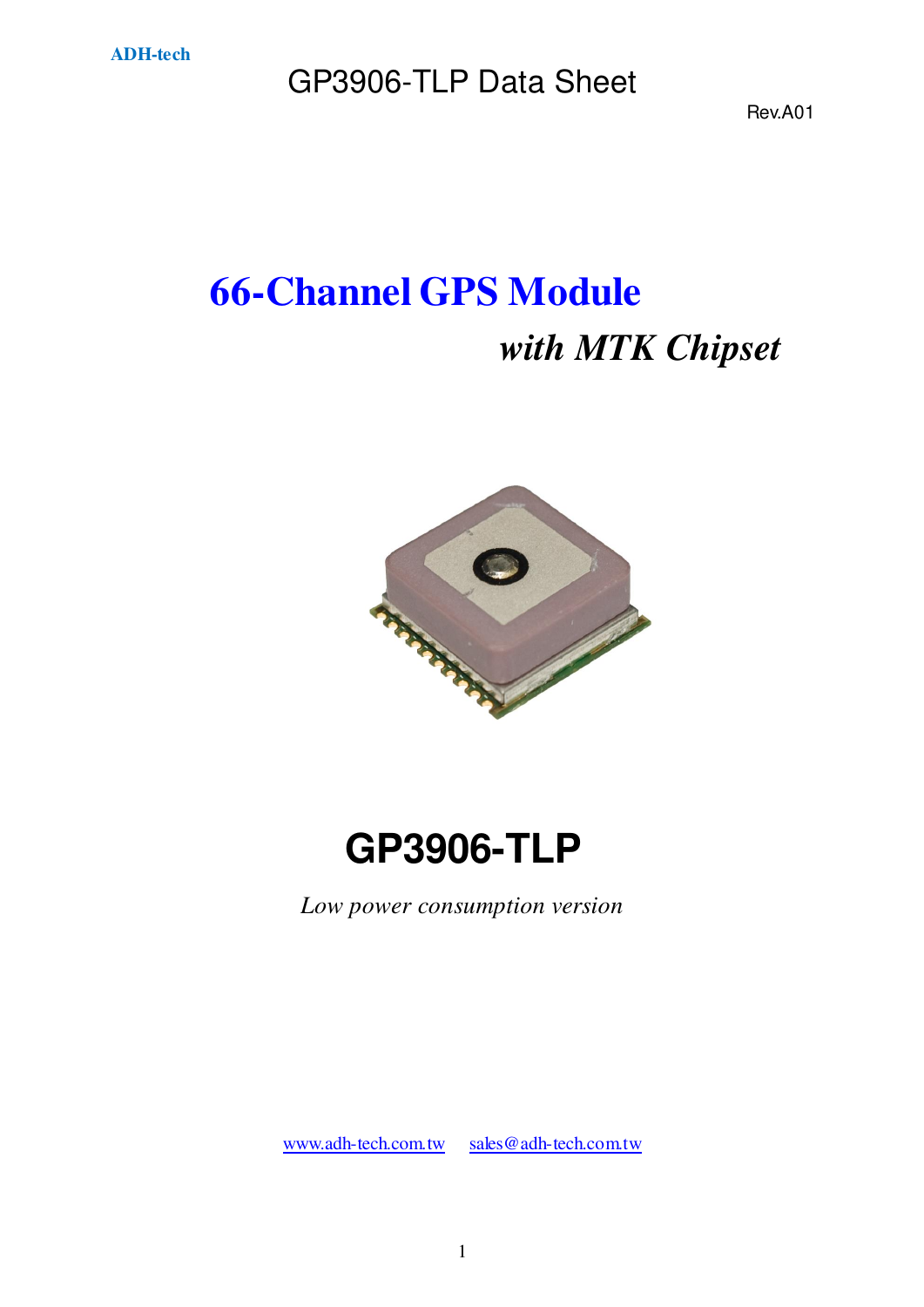**ADH-tech** 

## GP3906-TLP Data Sheet

| <b>History</b> |            |                                            |  |  |
|----------------|------------|--------------------------------------------|--|--|
| <b>Date</b>    | Rev.       | <b>Description</b>                         |  |  |
| 2014/06/20     | <b>A00</b> | <b>First Release</b>                       |  |  |
| 2014/07/02     | A01        | Pin configuration and definition corrected |  |  |
|                |            |                                            |  |  |
|                |            |                                            |  |  |
|                |            |                                            |  |  |
|                |            |                                            |  |  |
|                |            |                                            |  |  |
|                |            |                                            |  |  |
|                |            |                                            |  |  |
|                |            |                                            |  |  |
|                |            |                                            |  |  |
|                |            |                                            |  |  |
|                |            |                                            |  |  |
|                |            |                                            |  |  |
|                |            |                                            |  |  |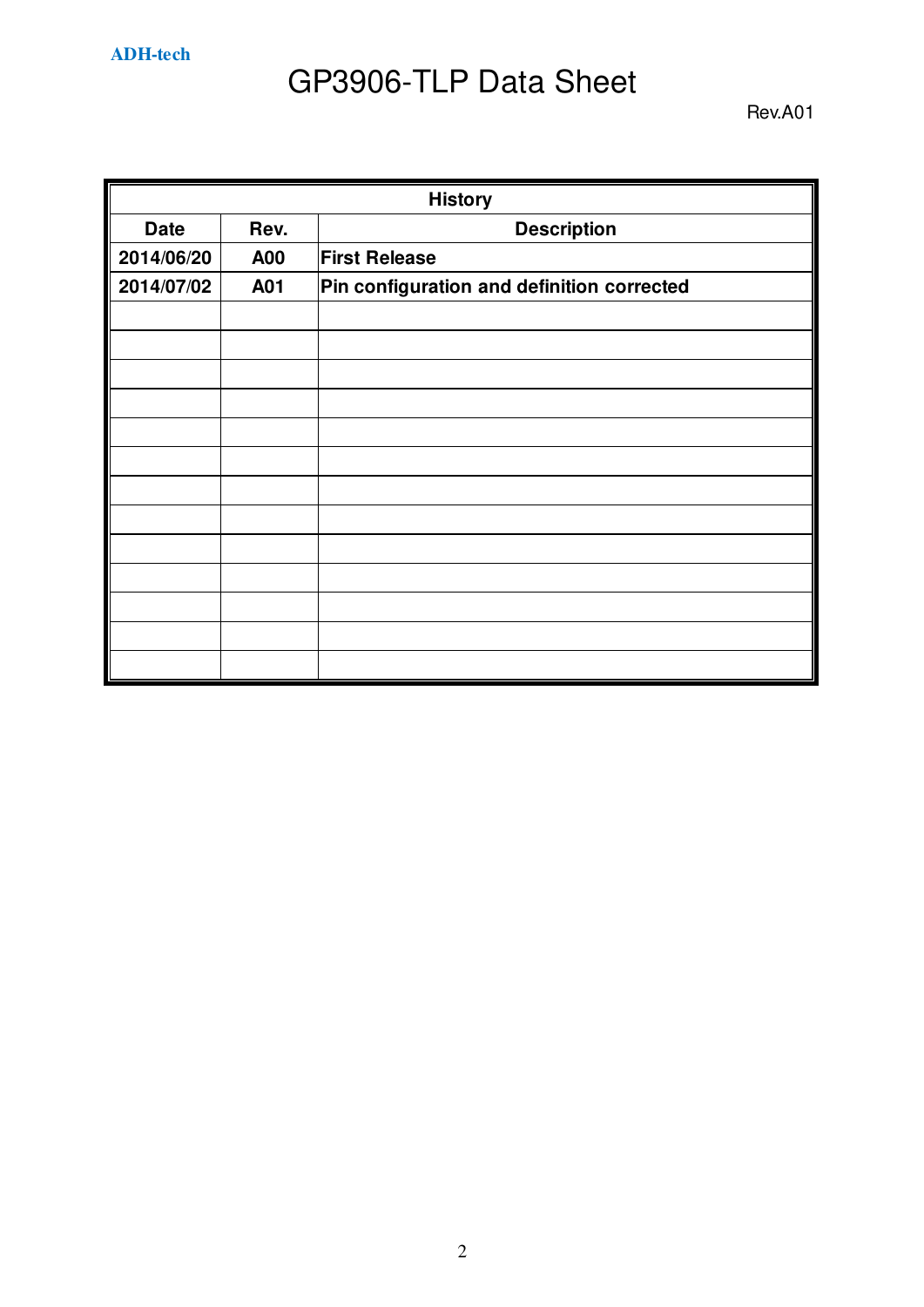### **Description**

The GP3906-TLP is a POT (Patch on Top) GPS module which is special designed for ultra low power consumption purpose environment. It is a GPS receiver providing a solution that high position and speed accuracy performances as well as high sensitivity and tracking capabilities in urban conditions. The GPS chipsets inside the module are designed by **MediaTek Inc**., which is the world's leading digital media solution provider and largest fab-less IC company in Taiwan. The module can support up to **66 channels**. The GPS solution enables small form factor devices. They deliver major advancements in GPS performances, accuracy, integration, computing power and flexibility. They are designed to simplify the embedded system integration process.

### **Features**

- **Based on MediaTek Single Chip Architecture (MT3339).**
- **←** ARM7 based application processor
- **♦ High sensitivity: -165dBm tracking**
- **♦ L1** frequency, C/A code
- **Channels: 66 acquisition, 22 simultaneous tracking**
- ۰ Low power consumption: 26mA @ acquisition, 20mA @ tracking
- Cold/Warm/Hot start time: <35/<33/<1 seconds
- **Maximum update rate up to 10Hz**
- GPS data interface: TTL level serial port
- Support NMEA 0183 standard V3.01 and backward compliance
- Support SBAS WAAS, EGNOS, GAGAN and MSAS
- Dimension:**16mm x 16mm x 6.7mm**
- **♦** RoHS compliant
- Advanced software features
	- AlwaysLocate<sup>TM</sup> advanced location awareness technology
	- $EPO^{TM}$  orbit prediction
	- Supports logger function (LOCUS)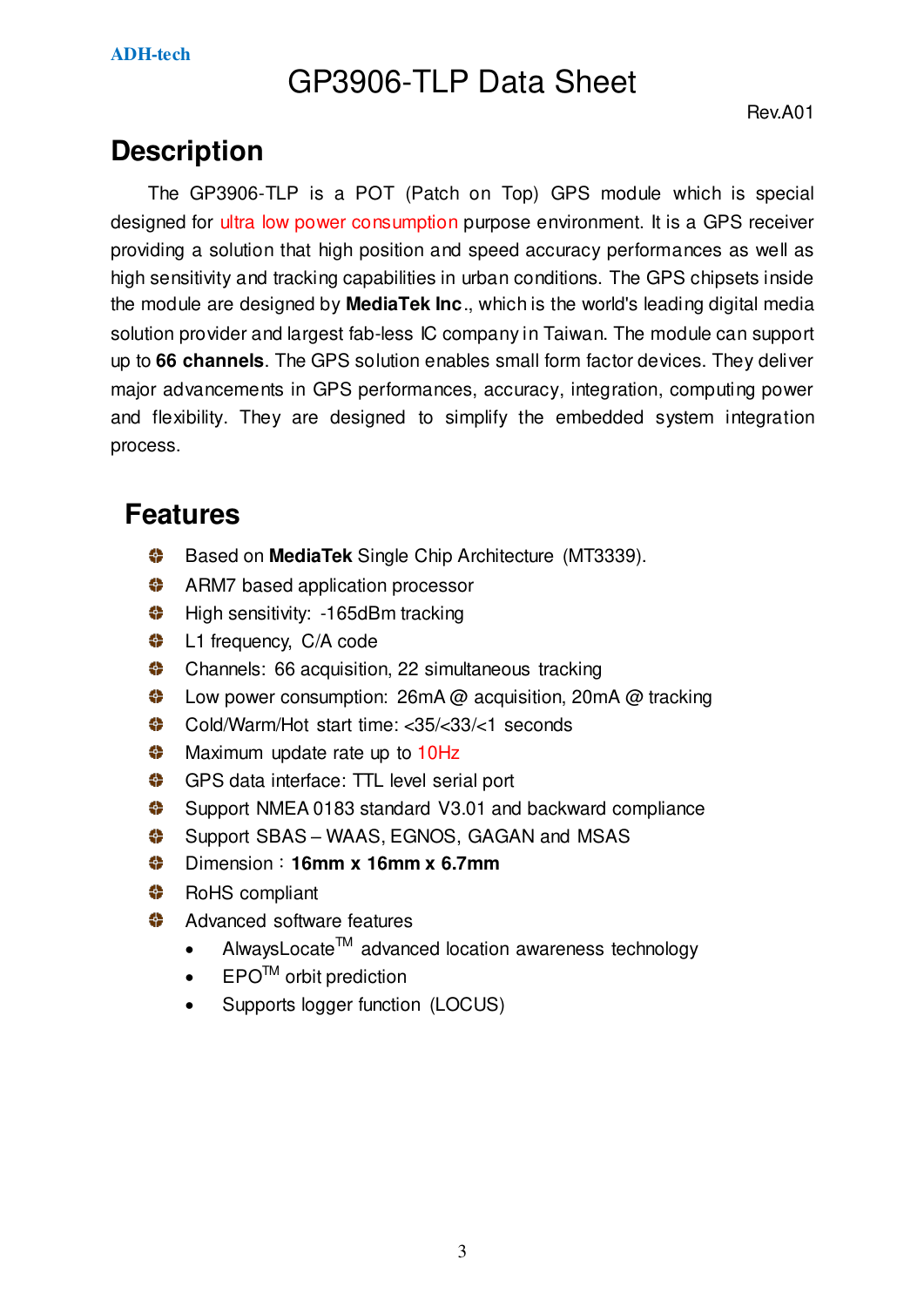### **Chipset Characteristics**

| General                            |                                                          |  |  |
|------------------------------------|----------------------------------------------------------|--|--|
| Chipset                            | MTK MT3339                                               |  |  |
| Frequency                          | L1, 1575.42MHz                                           |  |  |
| C/A Code                           | 1.023 MHz                                                |  |  |
| Channels                           | 66 channels                                              |  |  |
| <b>SBAS</b>                        | WAAS, EGNOS, GAGAN, MSAS Supported                       |  |  |
| Datum                              | WGS84(Default), Tokyo-M, Tokyo-A, User Define            |  |  |
| <b>CPU</b>                         | ARM7EJ-S                                                 |  |  |
| <b>Dimensions</b>                  |                                                          |  |  |
| Length/Width/Height                | 16*16*6.7 mm                                             |  |  |
| Weight                             | 6g                                                       |  |  |
| <b>Performance Characteristics</b> |                                                          |  |  |
|                                    | Without aid: 3.0m 2D-RMS                                 |  |  |
| <b>Position Accuracy</b>           | < 3m CEP (50%) without SA (horizontal)                   |  |  |
|                                    | DGPS (SBAS (WAAS, EGNOS, MSAS)): 2.5m                    |  |  |
|                                    | Without aid: 0.1 m/s                                     |  |  |
| <b>Velocity Accuracy</b>           | DGPS (SBAS (WAAS, EGNOS, MSAS)): 0.05m/s                 |  |  |
|                                    | Without aid: $0.1$ m/s <sup>2</sup>                      |  |  |
| <b>Acceleration Accuracy</b>       | $DGPS$ (SBAS (WAAS, EGNOS, MSAS)) : 0.05m/s <sup>2</sup> |  |  |
| <b>Timing Accuracy</b>             | 10 ns RMS                                                |  |  |
|                                    | Acquisition: -148dBm (Cold Start)                        |  |  |
| <b>Sensitivity</b>                 | Reacquisition: -163dBm                                   |  |  |
|                                    | Tracking: -165dBm                                        |  |  |
| Maximum Update Rate                | Up to 10Hz(Default: 1Hz)                                 |  |  |
| Acquisition (Open sky, stationary) |                                                          |  |  |
| <b>Reacquisition Time</b>          | Less than 1 second                                       |  |  |
| Hot start                          | 1.0s (Typical)                                           |  |  |
| Warm start                         | 33s (Typical)                                            |  |  |
| Cold start                         | 35s (Typical)                                            |  |  |
| <b>Dynamic</b>                     |                                                          |  |  |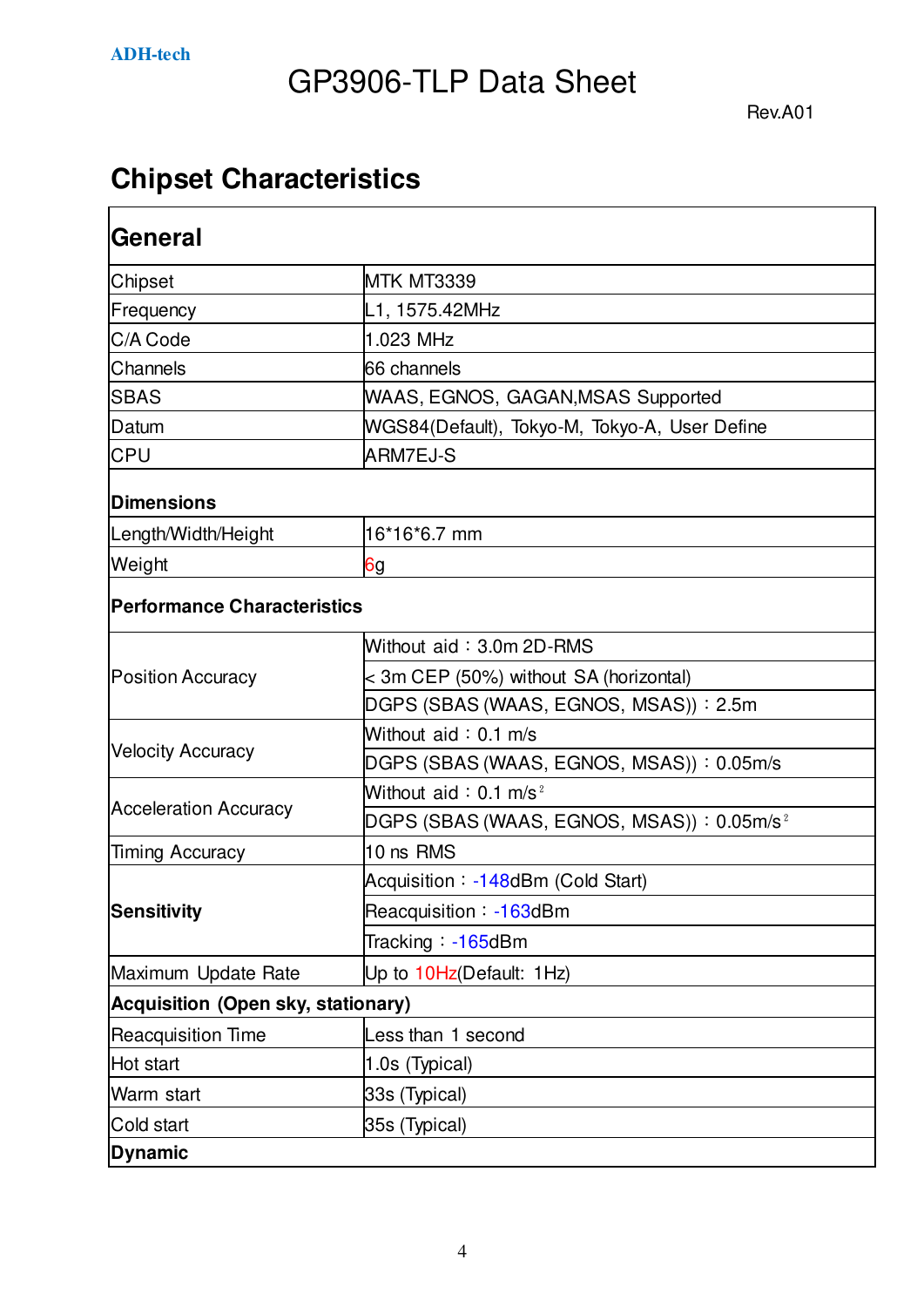Rev.A01

| Altitude                                                                            | Maximum 18,000m                                    |  |  |  |
|-------------------------------------------------------------------------------------|----------------------------------------------------|--|--|--|
| Velocity                                                                            | Maximum 515m/s                                     |  |  |  |
| Acceleration                                                                        | Maximum 4G                                         |  |  |  |
| Power                                                                               |                                                    |  |  |  |
| Input Voltage                                                                       | DC 3.3V $\pm$ 5%                                   |  |  |  |
|                                                                                     | Acquisition: 30mA Typical                          |  |  |  |
| Power Consumption @ 3.3V                                                            | Tracking: 24mA Typical                             |  |  |  |
| <b>VBACKUP</b>                                                                      | DC 3 to 4.3V                                       |  |  |  |
| I/O                                                                                 |                                                    |  |  |  |
| Signal Output                                                                       | UART, 8 data bits, no parity, 1 stop bit           |  |  |  |
| <b>Available Baud Rates</b>                                                         | 4800/9600/38400/57600/115200 bps(Default: 9600)    |  |  |  |
|                                                                                     | NMEA 0183 v3.01 (Default: GGA, GSA, GSV, RMC, VTG) |  |  |  |
| Protocols                                                                           | <b>MTK NMEA Command</b>                            |  |  |  |
|                                                                                     | Network Assistance Messages                        |  |  |  |
| Data output Interface                                                               |                                                    |  |  |  |
| Protocol messages                                                                   | 9600 bps/8/N/1 (Default)                           |  |  |  |
|                                                                                     | GGA(1sec),GSA(1sec),RMC(1sec),VTG(1sec),           |  |  |  |
| Output format                                                                       | GSV(5sec) (Default)                                |  |  |  |
| Environment                                                                         |                                                    |  |  |  |
| -30 $^{\circ}\textrm{C}$ to 85 $^{\circ}\textrm{C}$<br><b>Operating Temperature</b> |                                                    |  |  |  |
| Storage Temperature                                                                 | -40 $^{\circ}$ C to 125 $^{\circ}$ C               |  |  |  |
| <b>Operating Humidity</b>                                                           | 5% to 95% (no condensing)                          |  |  |  |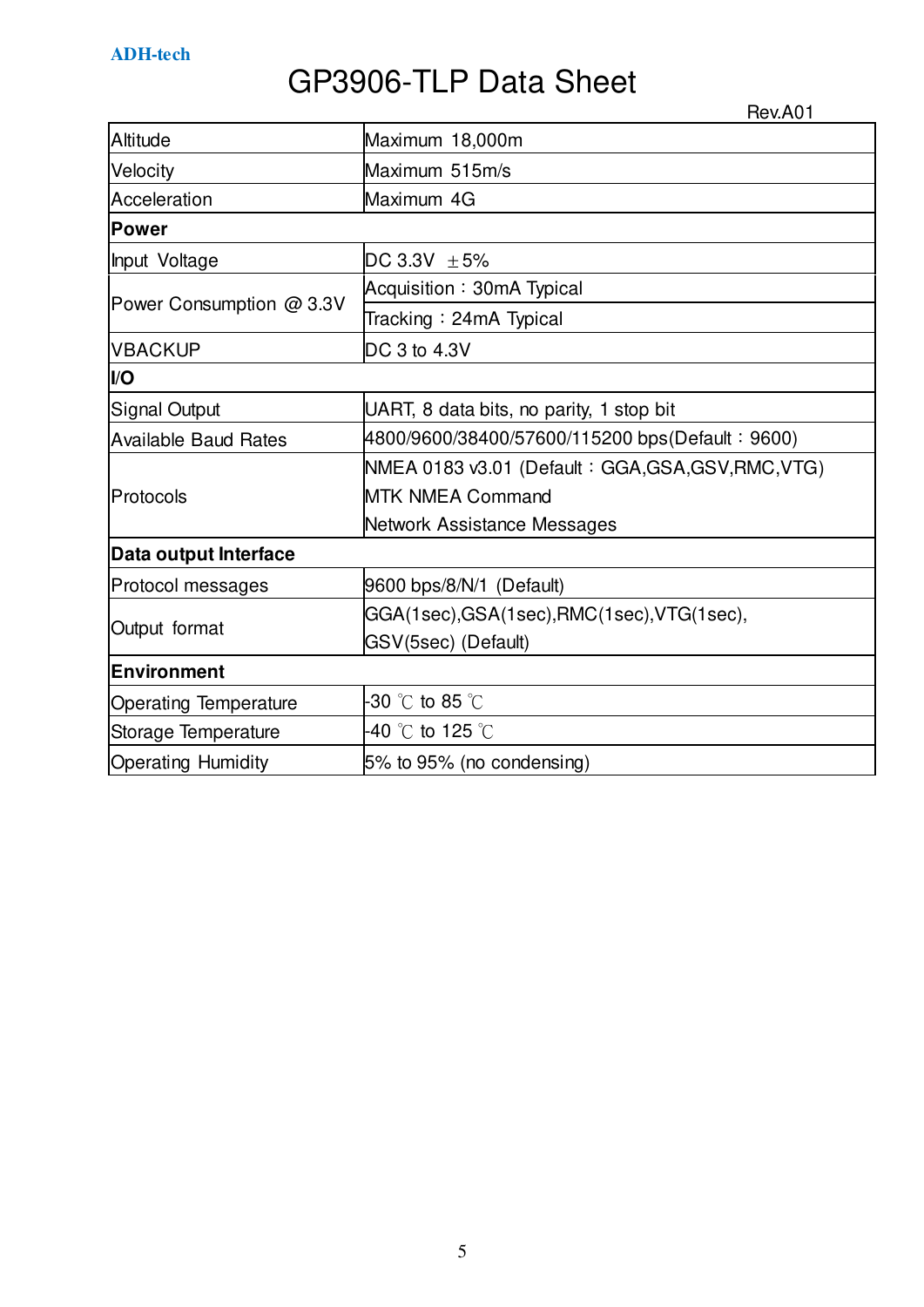Rev.A01

### **Outline Dimension**





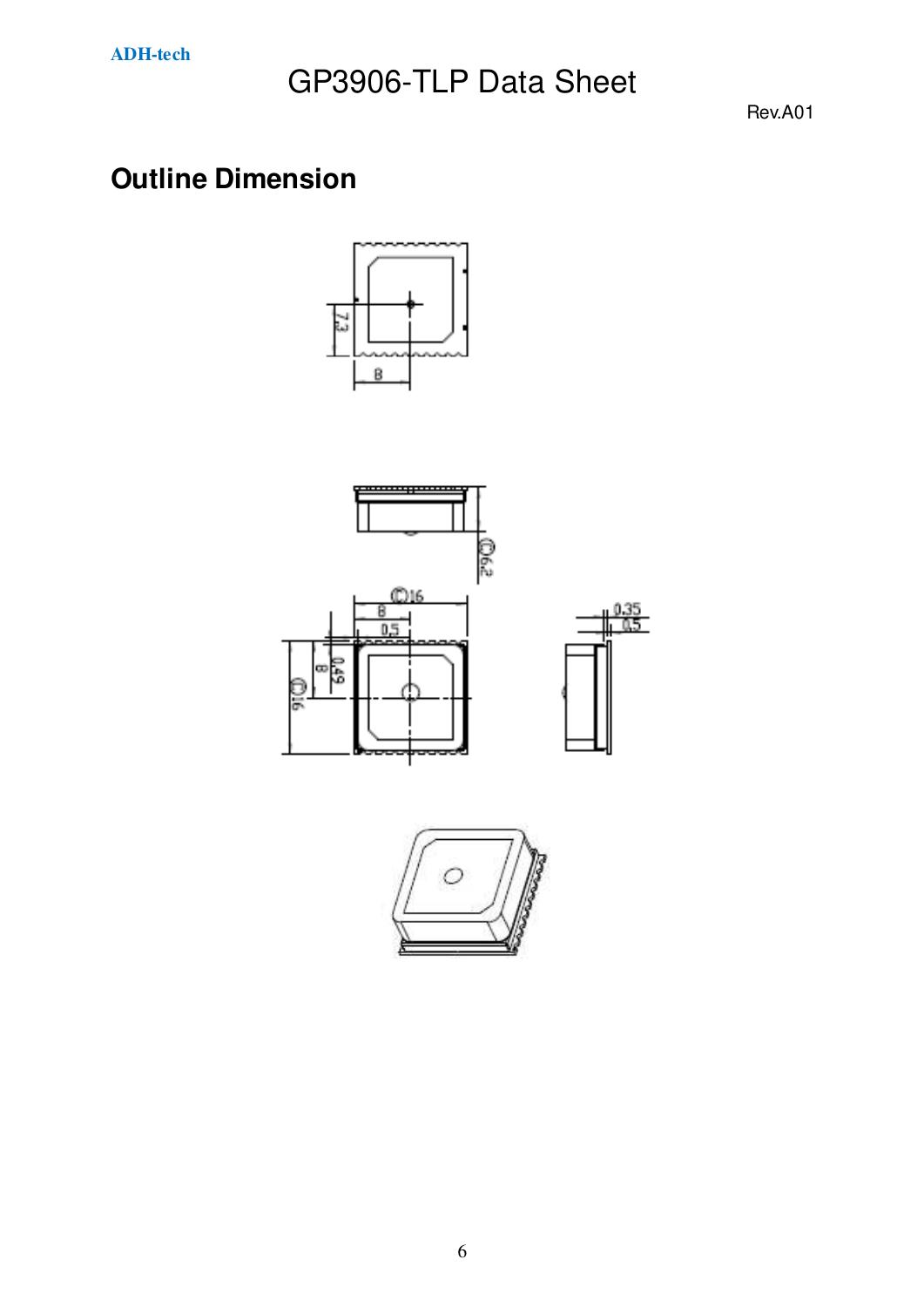Rev.A01

### **Recommended PCB Layout**



Note.

- $\triangleright$  Do not place any pad, via or high current power line within the area under this module.
- $\triangleright$  Place a R=1.2 to 2mm N-PTH hole under this module for the antenna pad.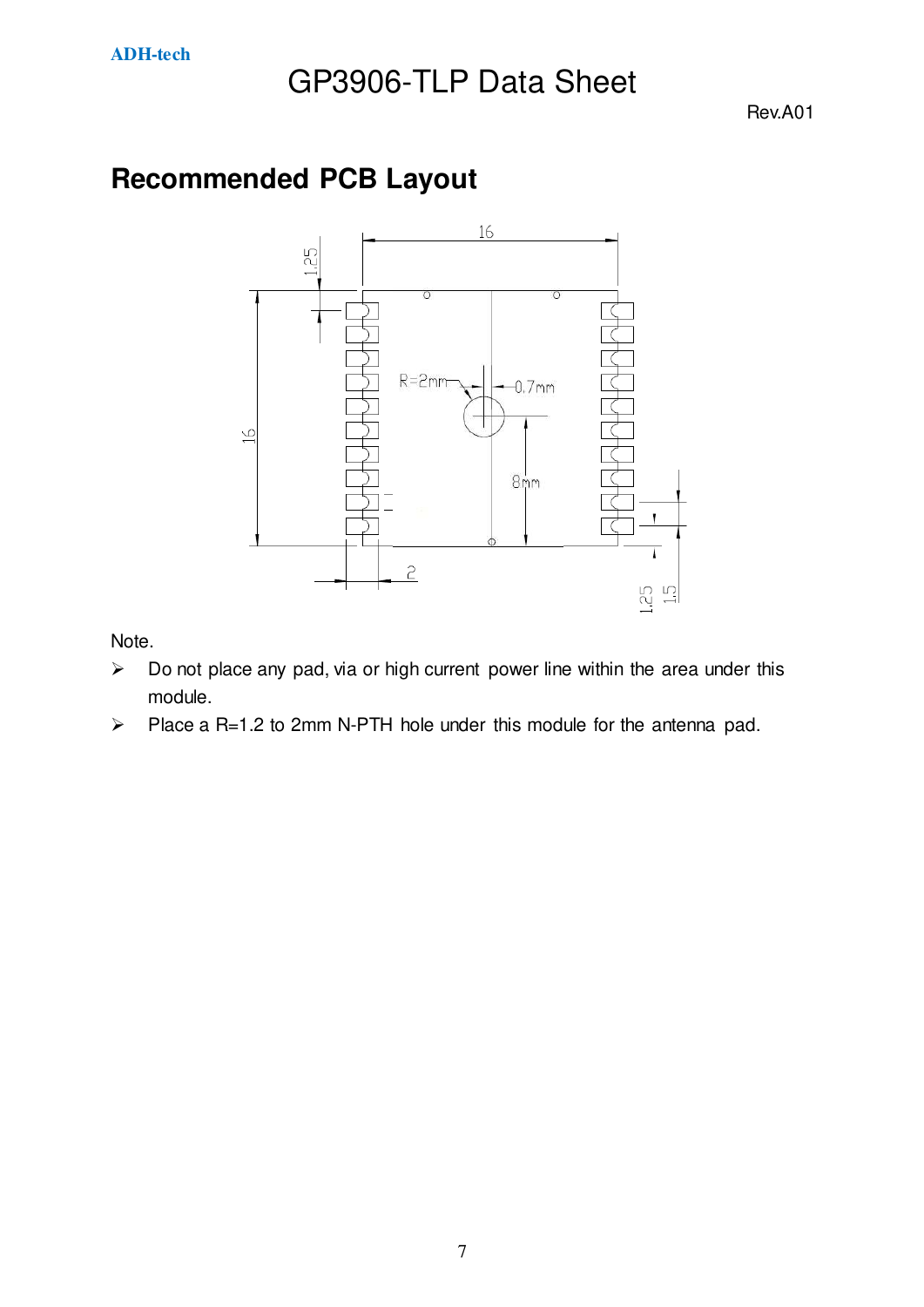Rev.A01

### **Pin Configuration**



### **Pin Definition**

| Pin            | <b>Name</b>    | I/O | <b>Description</b>                    |  |
|----------------|----------------|-----|---------------------------------------|--|
| 1              | DC IN          | P   | 3.3V ± 5% DC Power Supply Input       |  |
| $\overline{2}$ | <b>NC</b>      |     |                                       |  |
| 3              | <b>GND</b>     | I   | Ground                                |  |
| 4              | <b>VBACKUP</b> | P   | <b>RTC Backup Power Input</b>         |  |
| 5              | 3D FIX         | O   | 3D_Fix Indicator                      |  |
| 6              | <b>NC</b>      |     |                                       |  |
| $\overline{7}$ | <b>NC</b>      |     |                                       |  |
| 8              | <b>GND</b>     | P   | Ground                                |  |
| 9              | Tx             | O   | Serial data Output                    |  |
| 10             | <b>Rx</b>      |     | Serial Data Input                     |  |
| 11             | <b>GND</b>     | P   | Ground                                |  |
| 12             | 1PPS           | O   | 1 pulse-per-second GPS time reference |  |
| 13             | <b>RESET</b>   | I   | System Reset. Low Active              |  |
| 14             | <b>NC</b>      |     |                                       |  |
| 15             | <b>NC</b>      |     |                                       |  |
| 16             | <b>NC</b>      |     |                                       |  |
| 17             | <b>NC</b>      |     |                                       |  |
| 18             | <b>NC</b>      |     |                                       |  |
| 19             | <b>NC</b>      |     |                                       |  |
| 20             | <b>GND</b>     | P   | Ground                                |  |

### **Description of I/O Pin**

**DC\_IN (Pin1)**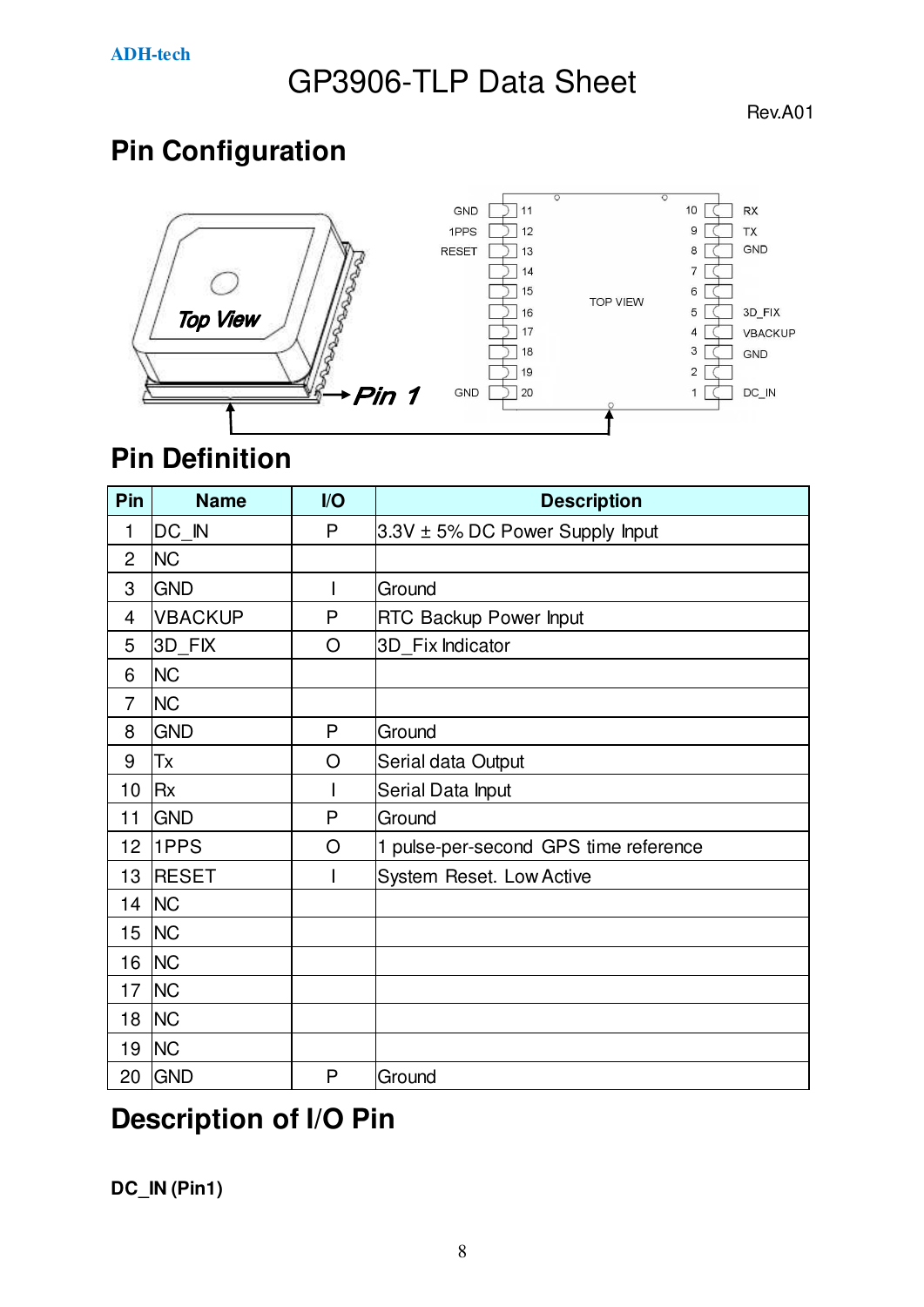Rev.A01

3.3V ± 5% DC power supply input.

#### **GND (Pin3, Pin8, Pin11,20)**

The ground of the module.

#### **VBACKUP (Pin4)**

This is the backup power for GPS chipset to keep RTC running when main power is removed. For normal operation, the input voltage must be kept from 2.0V to 4.3V.

#### **3D\_FIX (Pin5)**

The fix flag output. If not used, keep this pin floating and do not put this pin in high level when the module starting up.

#### Before 2D Fix

The 3D\_FIX should continuously output one-second high-level with one-second low-level signal.



■ After 2D or 3D Fix

The 3D\_FIX should continuously output high-level signal.

 $high \_\_\_\_\_\_\_\_\_\_\_\_\_\_\_\_\_\_\_\_$ 

#### **Tx (Pin9)**

This is the UART transmitter of the module. It outputs the GPS information for application.

#### **Rx (Pin10)**

This is the UART receiver of the module. It is used to receive software commands and firmware update.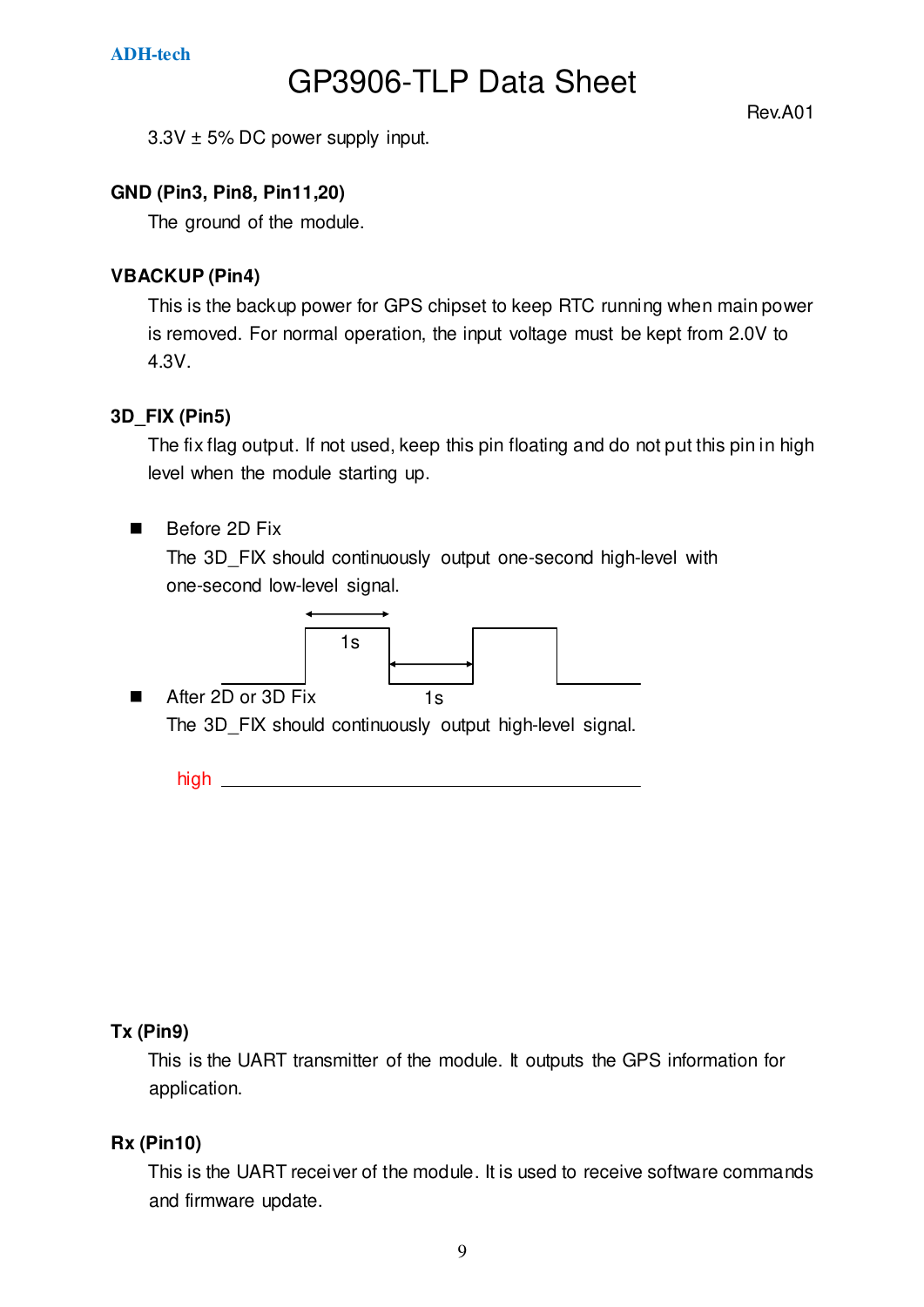Rev.A01

#### **1PPS (Pin12)**

1 pulse-per-second GPS time reference output

#### **RESET (Pin13)**

With a low level, it causes the module to reset. If not used, keep floating.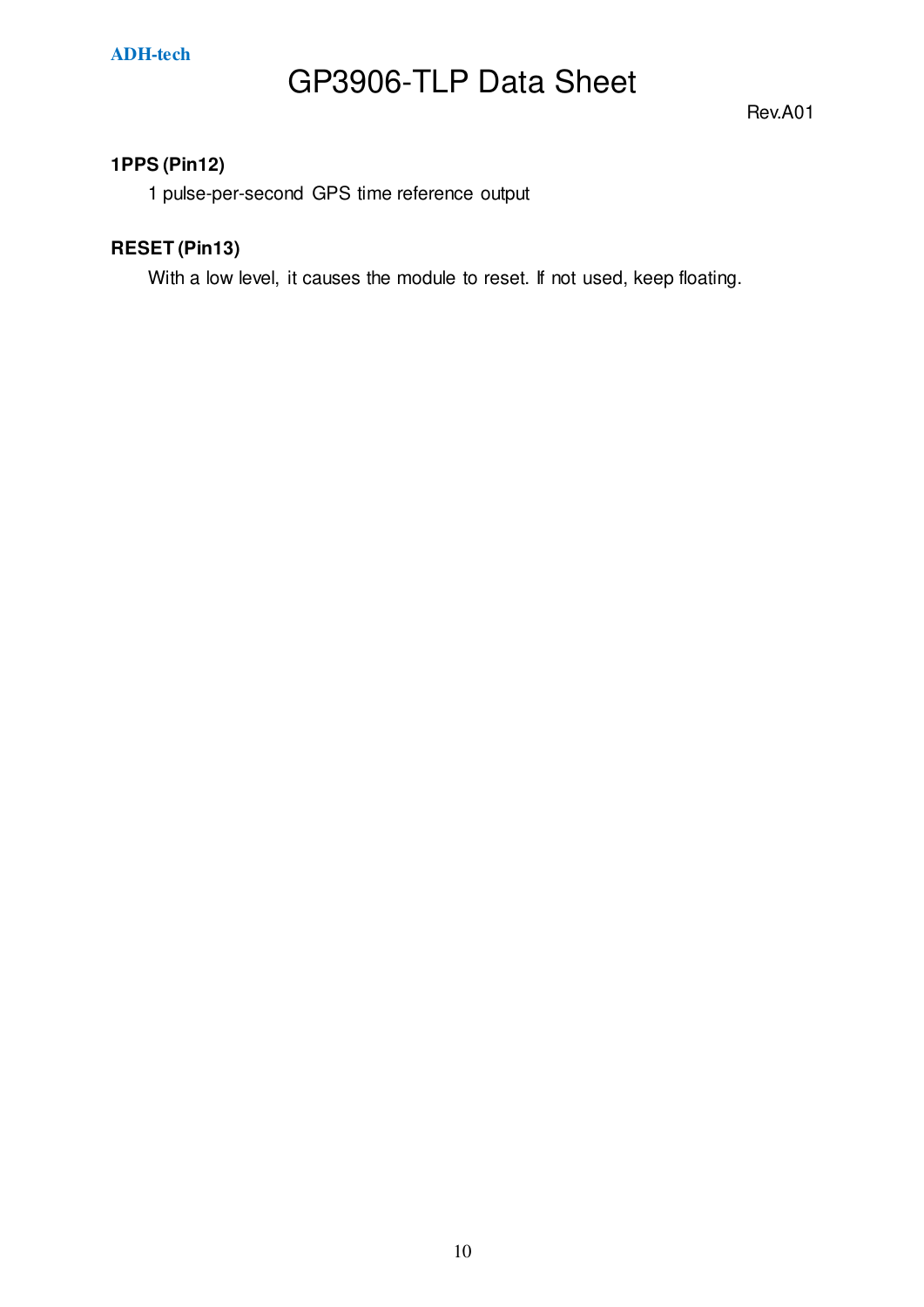

### **NMEA Output Sentence**

**Table-1** lists each of the NMEA output sentences specifically developed and defined by MTK for use within MTK products

| <b>NMEA Output Sentence</b><br>Table-1 |                                                   |
|----------------------------------------|---------------------------------------------------|
| Option                                 | <b>Description</b>                                |
| <b>GGA</b>                             | Time, position and fix type data.                 |
| <b>GSA</b>                             | GPS receiver operating mode, active satellites    |
|                                        | used in the position solution, and DOP values.    |
| <b>GSV</b>                             | The number of GPS satellites in view satellite ID |
|                                        | numbers, elevation, azimuth, and SNR values.      |
| <b>RMC</b>                             | Time, date, position, course and speed data.      |
|                                        | Recommended Minimum Navigation Information.       |
| VTG                                    | Course and speed information relative to the      |
|                                        | ground.                                           |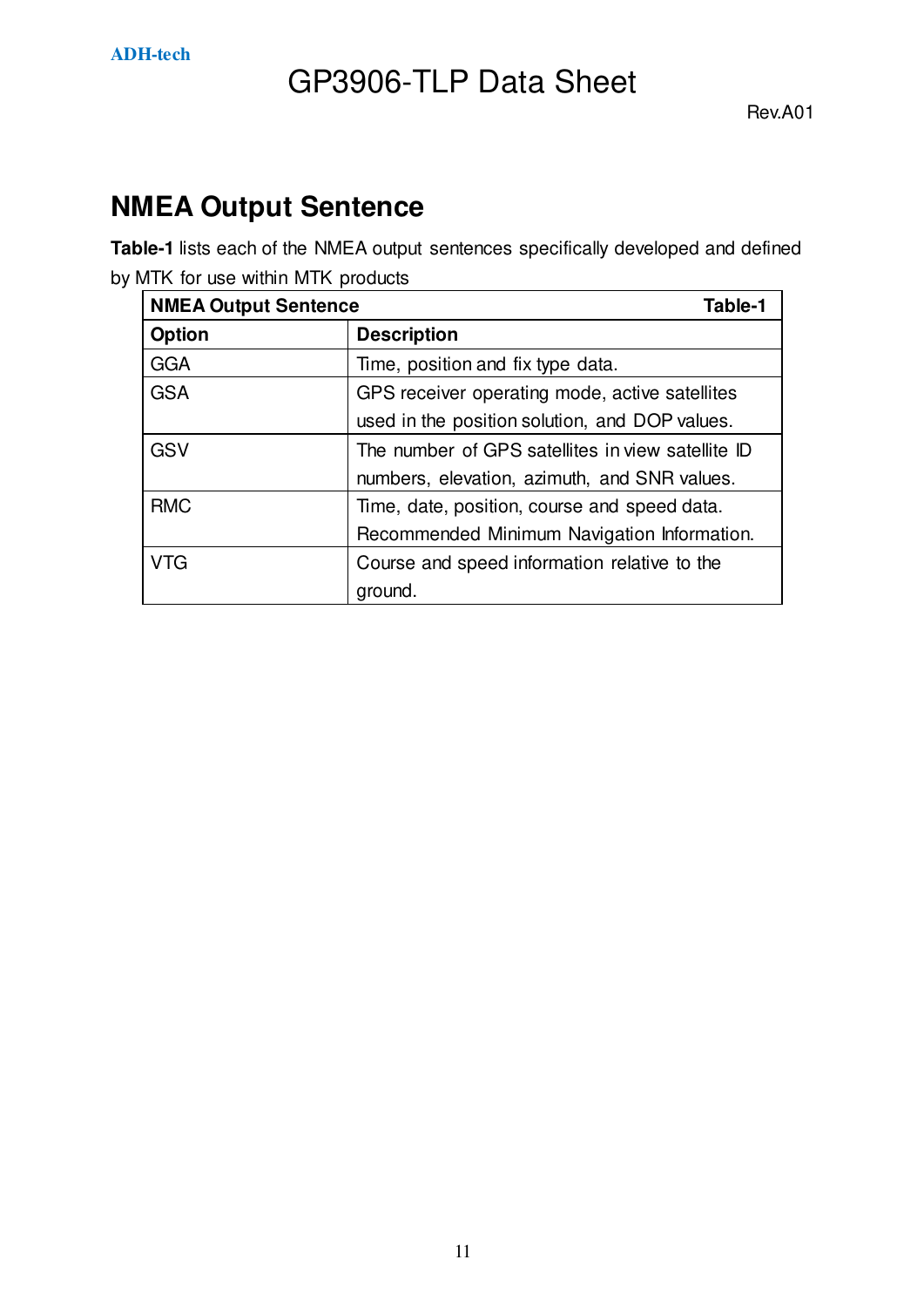#### **GGA—Global Positioning System Fixed Data. Time, Position and fix related data for a GPS receiver**

**Table-2** contains the values for the following example:

\$GPGGA,064951.000,2307.1256,N,12016.4438,E,1,8,0.95,39.9,M,17.8,M,,\*65

| <b>GGA Data Format</b> |                |              | Table-2                      |
|------------------------|----------------|--------------|------------------------------|
| <b>Name</b>            | <b>Example</b> | <b>Units</b> | <b>Description</b>           |
| Message ID             | \$GPGGA        |              | GGA protocol header          |
| <b>UTC Time</b>        | 064951.000     |              | hhmmss.sss                   |
| Latitude               | 2307.1256      |              | ddmm.mmmm                    |
| N/S Indicator          | N              |              | N=north or S=south           |
| Longitude              | 12016.4438     |              | dddmm.mmmm                   |
| E/W Indicator          | E              |              | E=east or W=west             |
| <b>Position Fix</b>    | 1              |              | See Table-3                  |
| Indicator              |                |              |                              |
| <b>Satellites Used</b> | 8              |              | Range 0 to 14                |
| <b>HDOP</b>            | 0.95           |              | Horizontal Dilution of       |
|                        |                |              | Precision                    |
| <b>MSL Altitude</b>    | 39.9           | meters       | Antenna Altitude above/below |
|                        |                |              | mean-sae-level               |
| <b>Units</b>           | M              | meters       | Units of antenna altitude    |
| Geoidal                | 17.8           | meters       |                              |
| Separation             |                |              |                              |
| Units                  | M              | meters       | Units of geoidal separation  |
| Age of Diff. Corr.     |                | second       | Null fields when DGPS is not |
|                        |                |              | used                         |
| Checksum               | $*65$          |              |                              |
| $<$ CR> $<$ LF>        |                |              | End of message termination   |

| <b>Position Fix Indicator</b> | Table-3              |
|-------------------------------|----------------------|
| <b>Value</b>                  | <b>Description</b>   |
|                               | Fix not available    |
|                               | <b>GPS fix</b>       |
|                               | Differential GPS fix |

#### **GSA—GNSS DOP and Active Satellites**

**Table-4** contains the values for the following example: \$GPGSA,A,3,29,21,26,15,18,09,06,10,,,,,2.32,0.95,2.11\*00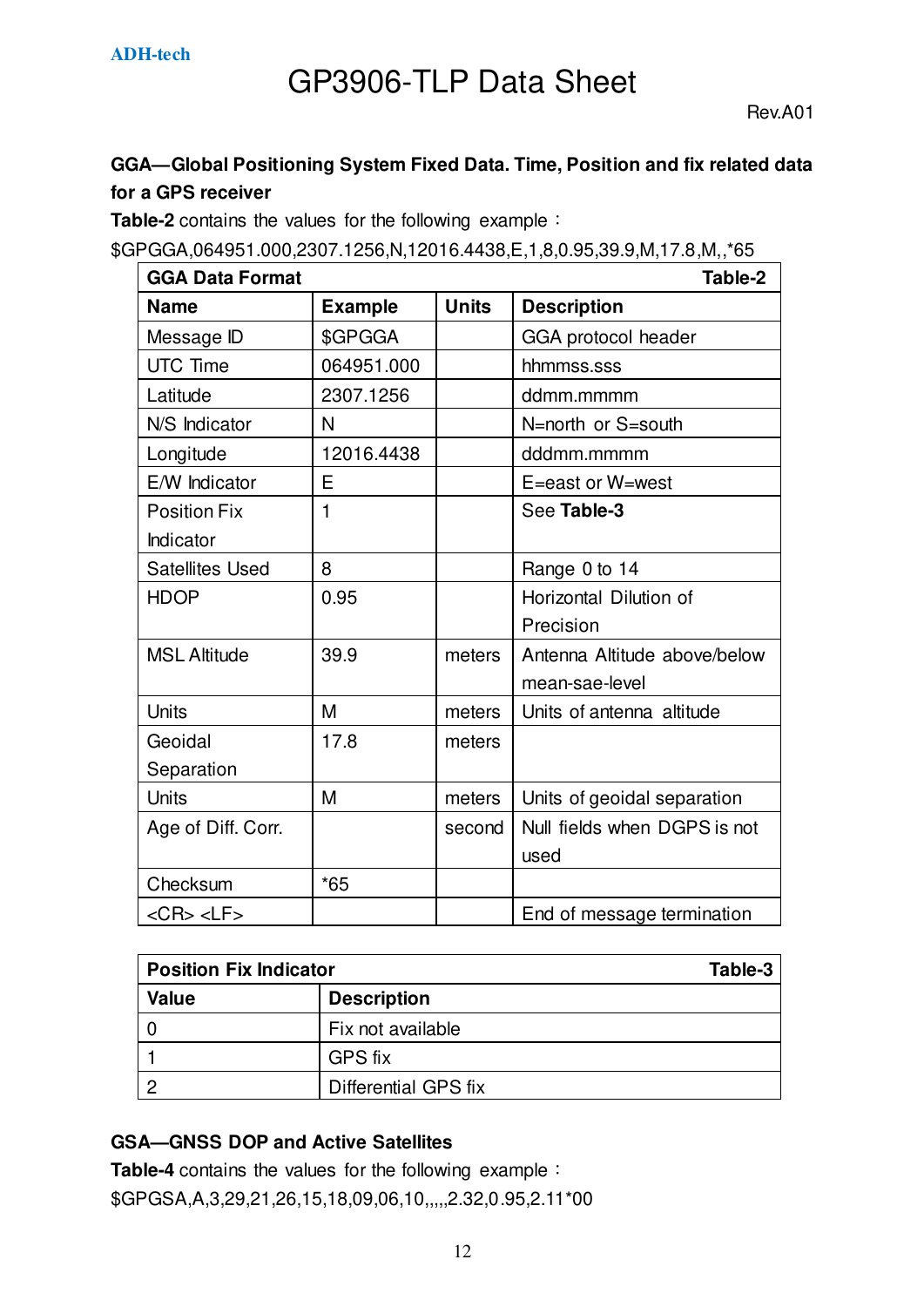|                        |                |              | Rev.A01                               |
|------------------------|----------------|--------------|---------------------------------------|
| <b>GSA Data Format</b> |                |              | Table-4                               |
| <b>Name</b>            | <b>Example</b> | <b>Units</b> | <b>Description</b>                    |
| Message ID             | \$GPGSA        |              | GSA protocol header                   |
| Mode 1                 | A              |              | See Table-5                           |
| Mode 2                 | 3              |              | See Table-6                           |
| Satellite Used         | 29             |              | SV on Channel 1                       |
| Satellite Used         | 21             |              | SV on Channel 2                       |
|                        |                |              |                                       |
| Satellite Used         |                |              | SV on Channel 12                      |
| <b>PDOP</b>            | 2.32           |              | Position Dilution of Precision        |
| <b>HDOP</b>            | 0.95           |              | Horizontal Dilution of Precision      |
| <b>VDOP</b>            | 2.11           |              | <b>Vertical Dilution of Precision</b> |
| Checksum               | *00            |              |                                       |
| $<$ CR $>$ $<$ LF $>$  |                |              | End of message termination            |

| Mode 1       | Table-5                                            |
|--------------|----------------------------------------------------|
| <b>Value</b> | <b>Description</b>                                 |
| M            | Manual-forced to operate in 2D or 3D mode          |
|              | 2D Automatic—allowed to automatically switch 2D/3D |

| Mode 2       | Table-6                 |
|--------------|-------------------------|
| <b>Value</b> | <b>Description</b>      |
|              | Fix not available       |
| റ            | 2D ( $<$ 4 SVs used)    |
| ≏            | 3D ( $\geq$ 4 SVs used) |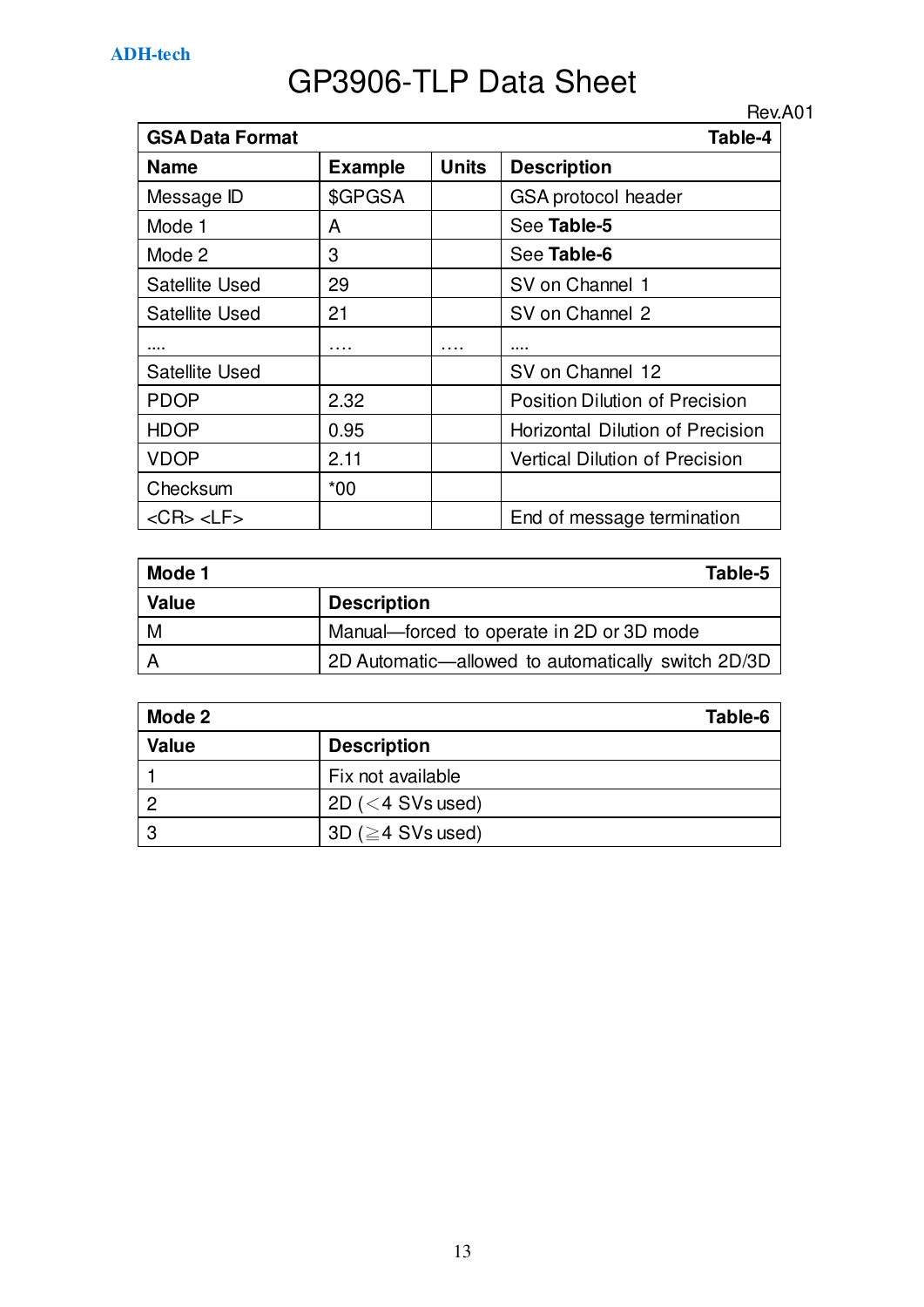Rev.A01

#### **GSV—GNSS Satellites in View**

**Table-7** contains the values for the following example: \$GPGSV,3,1,09,29,36,029,42,21,46,314,43,26,44,020,43,15,21,321,39\*7D \$GPGSV,3,2,09,18,26,314,40,09,57,170,44,06,20,229,37,10,26,084,37\*77 \$GPGSV,3,3,09,07,,,26\*73

| <b>GSV Data Format</b> |                |              | Table-7                      |
|------------------------|----------------|--------------|------------------------------|
| <b>Name</b>            | <b>Example</b> | <b>Units</b> | <b>Description</b>           |
| Message ID             | \$GPGSV        |              | GSV protocol header          |
| Number of              | 3              |              | Range 1 to 3                 |
| Messages               |                |              | (Depending on the number of  |
|                        |                |              | satellites tracked, multiple |
|                        |                |              | messages of GSV data may be  |
|                        |                |              | required.)                   |
| Message Number1        | $\mathbf{1}$   |              | Range 1 to 3                 |
| Satellites in View     | 09             |              |                              |
| Satellite ID           | 29             |              | Channel 1 (Range 1 to 32)    |
| Elevation              | 36             | degrees      | Channel 1 (Maximum 90)       |
| Azimuth                | 029            | degrees      | Channel 1 (True, Range 0 to  |
|                        |                |              | 359)                         |
| SNR (C/No)             | 42             | dBHz         | Range 0 to 99,               |
|                        |                |              | (null when not tracking)     |
|                        | .              | .            |                              |
| Satellite ID           | 15             |              | Channel 4 (Range 1 to 32)    |
| Elevation              | 21             | degrees      | Channel 4 (Maximum 90)       |
| Azimuth                | 321            | degrees      | Channel 4 (True, Range 0 to  |
|                        |                |              | 359)                         |
| SNR (C/No)             | 39             | dBHz         | Range 0 to 99,               |
|                        |                |              | (null when not tracking)     |
| Checksum               | $*7D$          |              |                              |
| $<$ CR> $<$ LF>        |                |              | End of message termination   |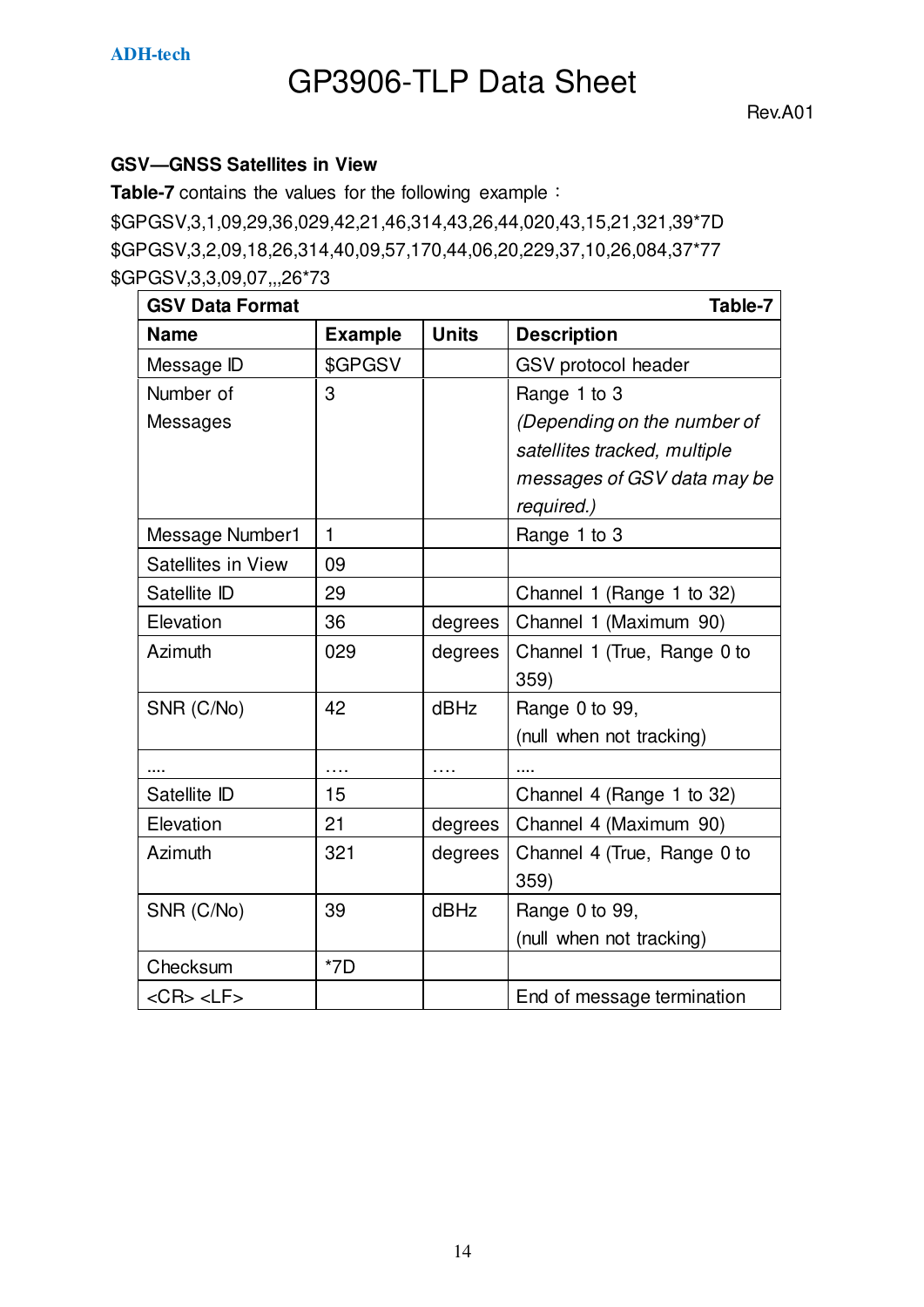#### **RMC—Recommended Minimum Navigation Information**

**Table-8** contains the values for the following example:

\$GPRMC,064951.000,A,2307.1256,N,12016.4438,E,0.03,165.48,260406,,,A\*55

| <b>RMC Data Format</b>    |                |              | Table-8                    |
|---------------------------|----------------|--------------|----------------------------|
| <b>Name</b>               | <b>Example</b> | <b>Units</b> | <b>Description</b>         |
| Message ID                | \$GPRMC        |              | RMC protocol header        |
| <b>UTC Time</b>           | 064951.000     |              | hhmmss.sss                 |
| <b>Status</b>             | A              |              | A=data valid or V=data not |
|                           |                |              | valid                      |
| Latitude                  | 2307.1256      |              | ddmm.mmmm                  |
| N/S Indicator             | N              |              | N=north or S=south         |
| Longitude                 | 12016.4438     |              | dddmm.mmmm                 |
| E/W Indicator             | E              |              | E=east or W=west           |
| Speed Over                | 0.03           | knots        |                            |
| Ground                    |                |              |                            |
| <b>Course Over</b>        | 165.48         | degrees      | <b>True</b>                |
| Ground                    |                |              |                            |
| Date                      | 260406         |              | ddmmyy                     |
| <b>Magnetic Variation</b> |                | degrees      | E=east or W=west           |
|                           |                |              | (MTK does not support      |
|                           |                |              | magnetic declination)      |
| Mode                      | A              |              | A= Autonomous mode         |
|                           |                |              | D= Differential mode       |
|                           |                |              | $E =$ Estimated mode       |
| Checksum                  | $*65$          |              |                            |
| $<$ CR $>$ $<$ LF $>$     |                |              | End of message termination |